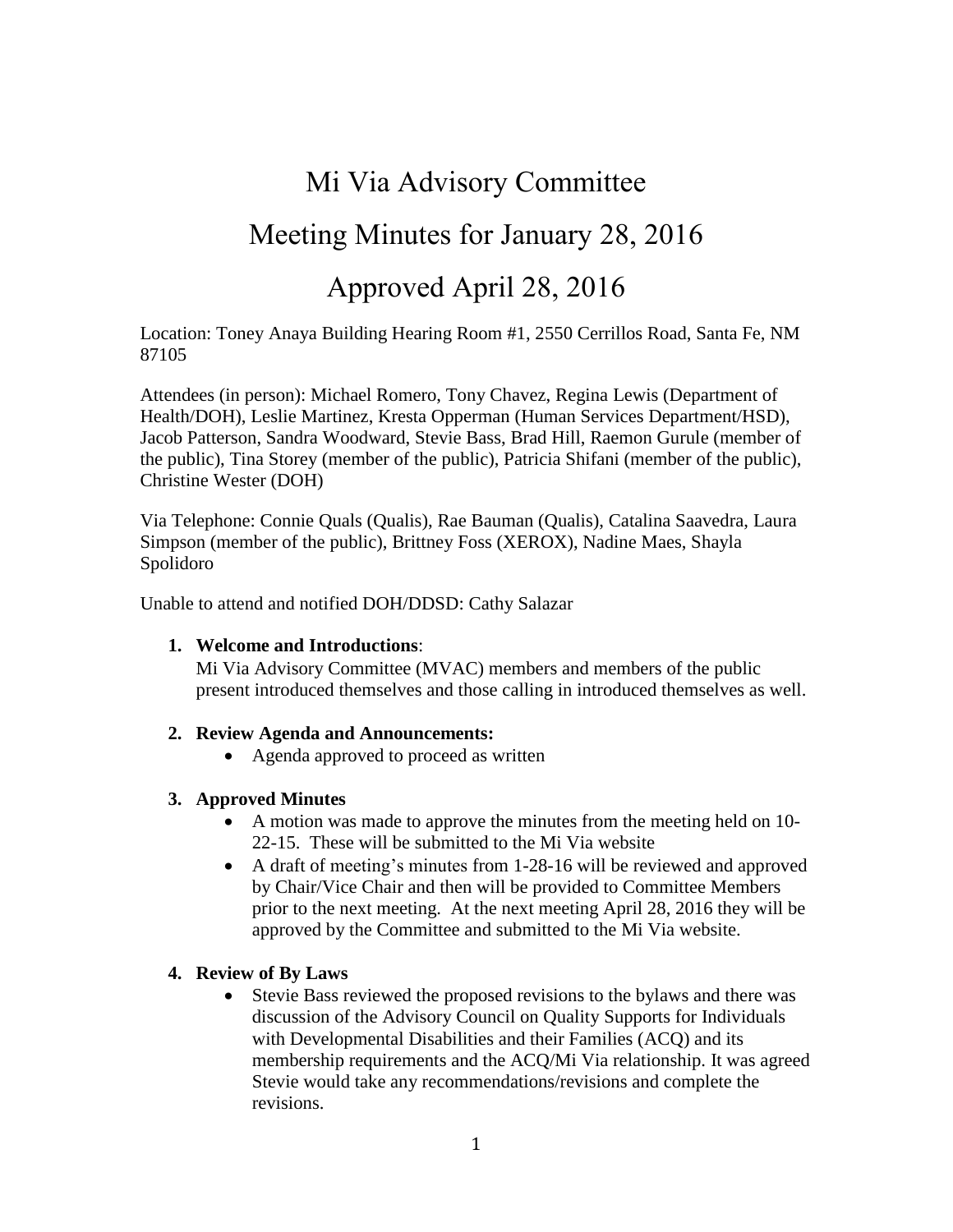- Article V #2 would include adding the Third Party Assessor (TPA) and Financial Management Agency (FMA) as ex officio members
- There would continue to be 17 voting members which requires three new members and there is a current nomination process occurring until 2-29-16
- Article VI #4 was revised to address ongoing membership
- Article VII #1 would be re-designed to afford more flexibility for membership and offices
- Article VII #4 would include language to ensure there is a Mi Via Advisory Committee (MVAC) member representing the group at the (ACQ) of which the MVAC is a committee of. Specifically, Article VII, f. would include language to the effect of: "Attending all regular ACQ meetings, as the Mi Via standing committee representative and spokesperson, including making a short presentation of Mi Via activities at each meeting. " Stevie will finalize the language for this.
- It was reiterated that the ACQ requests Mi Via Committee representation and involvement at each ACQ meeting.
- Anyone can apply to be an ACQ member whether you are a Mi Via committee member or NOT.
- Nadine Maes indicated she would be willing to become a vetted member.
- Based on the discussion of the ACQ meetings, it was suggested that revisions to the by-laws be made. It was reiterated that upper management from both DOH and HSD attend the ACQ meetings.
- Revisions to Article XI #2 were approved
- The Committee agreed to a new office of "Immediate Past Chair" which would be a term limited to two years for the outgoing Chair to continue to assist as needed with the new Chair. Term limits for this office would be ex-officio if term is up or it would cover the combination of years left in the term with the ex officio member to complete the full term.
- Revisions to the By Laws were approved by the Committee.
- Representative from a vendor agency was present and inquired about modifying the by-laws to include Vendor Agencies. Discussion was moved to Public Comment. Consideration for his suggestion will be included in the next by-law revision.

## **5. Discussion/Nomination/Voting in of New Officers**

- Voting of Chair and Co-chair was initiated with Brad Hill and Leslie Martinez stepping forward to be nominated for office.
- Brad agreed to be considered for Chair. He shared that he is employed with the office of the Attorney General and he has a family member that receives Mi Via benefits. His current position of employment encourages involvement with stakeholder groups and he has a lot of experience with a number of community groups as chair and as a member of community groups. He stated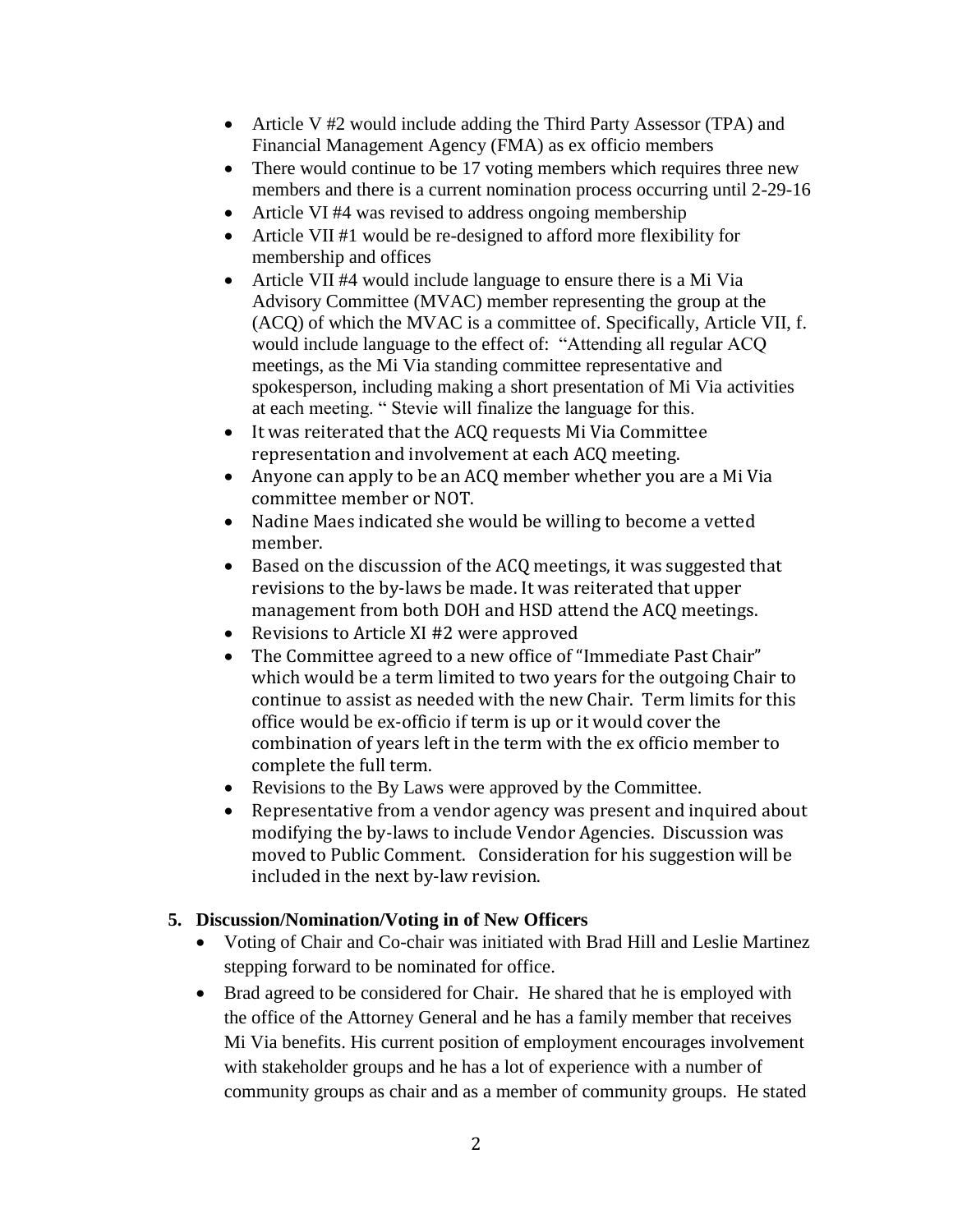he wants to see Mi Via succeed and is committed to listening to Mi Via participants.

- Leslie Martinez agreed to be considered to be Co-Chair and she also shared her experience with being active on the Mi Via committee for the past year and half. Her family member also receives Mi Via benefits.
- Brad was voted into the Committee as the new Chair with a two year office term and Leslie was voted into the Committee as the new Vice Chair with a two year office term.

# **6. Tony Chavez: Discussion on improved technology**

- Tony stated he helped create Mi via and is now a member.
- Tony read from a document he prepared and provided to all members to follow along.
- Tony stated that T Mobile is no longer taking paper checks and he had to pay out of pocket for services while waiting for the checks to get to the corporate office.
- Tony stated he would like to see debit cards used with Mi Via. He would like to see vendors have the debit cards and the approved PRF would send payment automatically to vendor cards in order for them to be paid.
- Tony indicated he believes Mi Via should provide training through the DOH website "trainnewmexico.com"
- Tony indicated he knows of four (4) other participants who have reported difficulty with getting checks accepted at a variety of retailers and it takes too much time to obtain a replacement check/cashier's check and sometimes retailers do not accept the cashier's check.
- Brittney Foss (XEROX) and HSD have been working closely to improve vendor payment systems.
- Nadine Maes expressed that the turnaround time is increasing rather than decreasing.
- Shayla Spolidoro indicated that there are issues with the check machines processing vendor checks as a third party check.
- It was stated that there are issues getting tele-checks processed as Mi Via vendor checks are not business checks so the system has not caught up with technology to process these types of checks.
- Brittney shared that they have a process in place that they have to follow when processing checks:
	- o 1 week for XEROX to process
	- o 1 week for TNT
	- o Payment gets mailed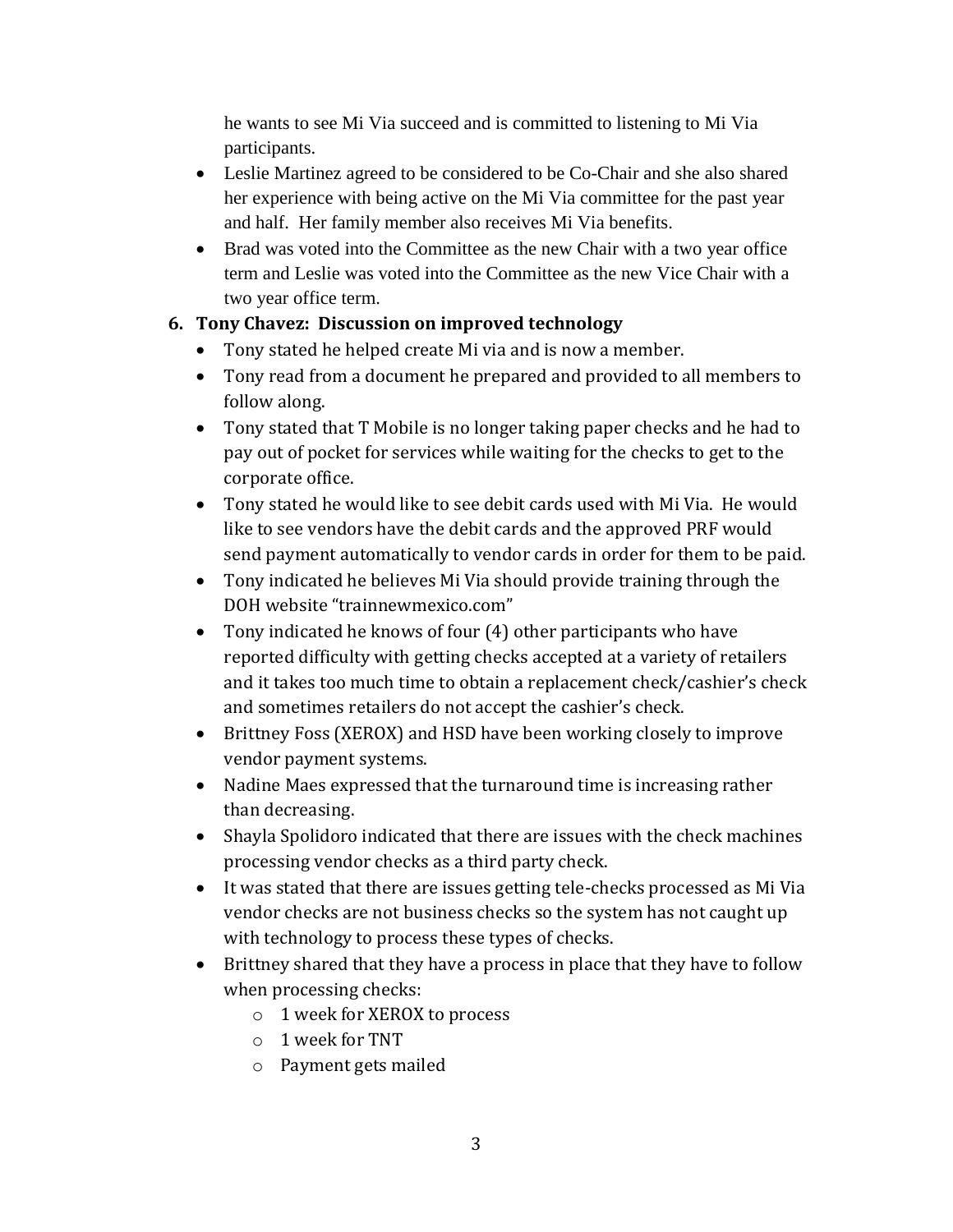- Kresta and XEROX met on  $1/27/15$ . They are looking into vendor systems and check to WalMart, etc. The contract is being revisited for possible modification.
- Rebecca suggested having a discussion at the next Mi Via meeting to gather ideas and discuss options for vendor payments.
- One idea may be for the state to consider using a purchasing agent. It was stated it is a lot of work to get quotes beforehand, submit the invoice and then payment is delayed. Another idea was to allow Mi Via Participants to pay for a year's worth of service (ie cell service) rather than going month to month.
- Kresta will resurrect the concern with cell phone vender payment delays since it has not gotten resolved. There are still issues with a participant getting a bill, the checks take time to process and then late fees are assessed and/or service is cut off.
- Sandra Woodward from Consumer Direct expressed concern with RTPs sent too late, Xerox then places the responsibility onto the consultant agency to connect with the EOR/participant if they cannot make contact with them by phone. XEROX does place a phone call and then there is a follow up email to the EOR/participant and Consultant if contact by phone is not made.
- Sandra indicated 70% of consultant's time is consumed chasing XEROX nonpayment or RTPs.
- Shayla received an email a month after something went wrong with XEROX.
- Nadine indicated her husband was removed from payroll due to non receipt of new revision being turned in (HAND DELIVERED) when her son turned 18. They didn't receive notification until 4-5 months later in January and the paperwork was delivered Sept. 24, 2015. Her husband still had not received payment.
- Kresta is doing training with XEROX and HSD does have a plan to work with XEROX to improve turnaround times for paperwork.
- Brad suggested developing a working group that would concentrate on this topic.
- Brittney informed the group that Payment Request Forms are processed every week and sent out every week but there is time in between that TNT is managing payments so it could be up to two or three weeks before checks are provided due to the process itself.
- Technology and vendor payment will be on the next meeting agenda.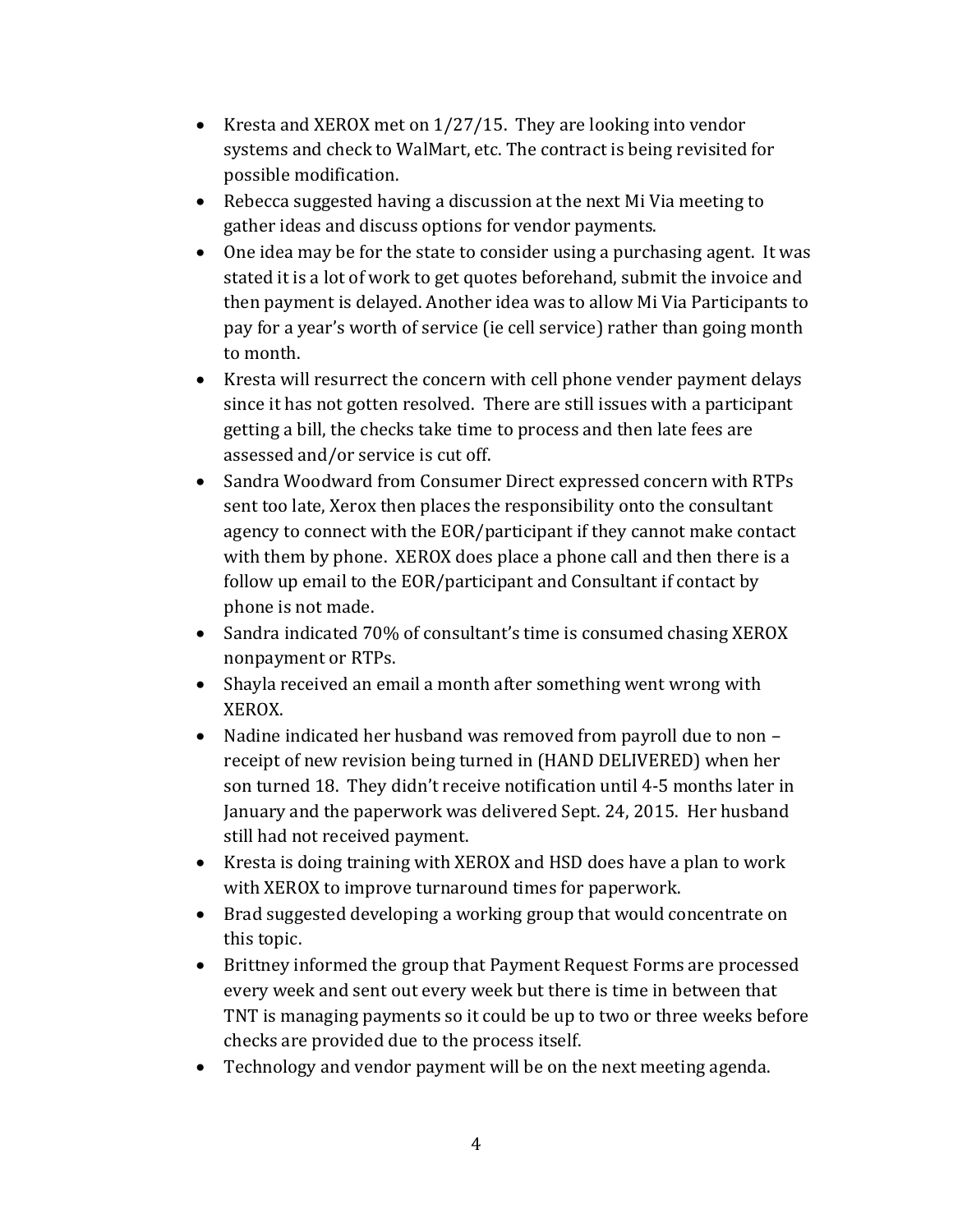- Stevie suggested changes to the contact information for TNT listed in the Newsletter.
- Public comment was that HSD has the ability to change the XEROX contract and TNT is contracted by XEROX
- MVAC members would like to be in on systems/process discussions at the ground floor rather than after decisions are already made at the state level.
- It was mentioned that the state's Attorney General's office may be able to look into consumer protections with payment issues.
- **7. Review of Retreat Document/Priorities (topic was tabled to be discussed at later point if there was time at the meeting)**

## **8. Break**

## **9. Participant Issues/Experiences:**

 It was felt that a lot of time had been spent on Participant issues related to Agenda Item #6 and was tabled until the next MVAC meeting.

## **10. Fiscal Management Update (XEROX):**

- Xerox had no updates
- Committee members were concerned that Mi Via Participants do not have contact information for TNT.
- TNT is contracted by XEROX so XEROX is the contact for TNT.
- Brittney will discuss getting the XEROX contact number into the Mi Via Newsletter as part of the Circle of Support and discuss this with HSD as well.
- Kim offered her direct number to Committee Members (924-2002) and email (kim.shipman@xerox.com)

## **11. Third Party Assessor (Qualis) Update:**

- Qualis has been tightening up with Level of Care and Budget reviews in order to be in alignment with the Mi Via Regulations.
- Training for the Portal is available to Consultant Agents and Consultants have been receiving training.
- Portal contains a lot of information and generally the Consultant Agency can provide individuals a quicker response if the information is found on the Portal.
- There have been and will continue to be meetings between HSD and Qualis to discuss Regulations and to go over criteria used with the Mi Via Program
- If a participant has questions about their budget reviews, they can contact Qualis through the customer service number listed on the Circle of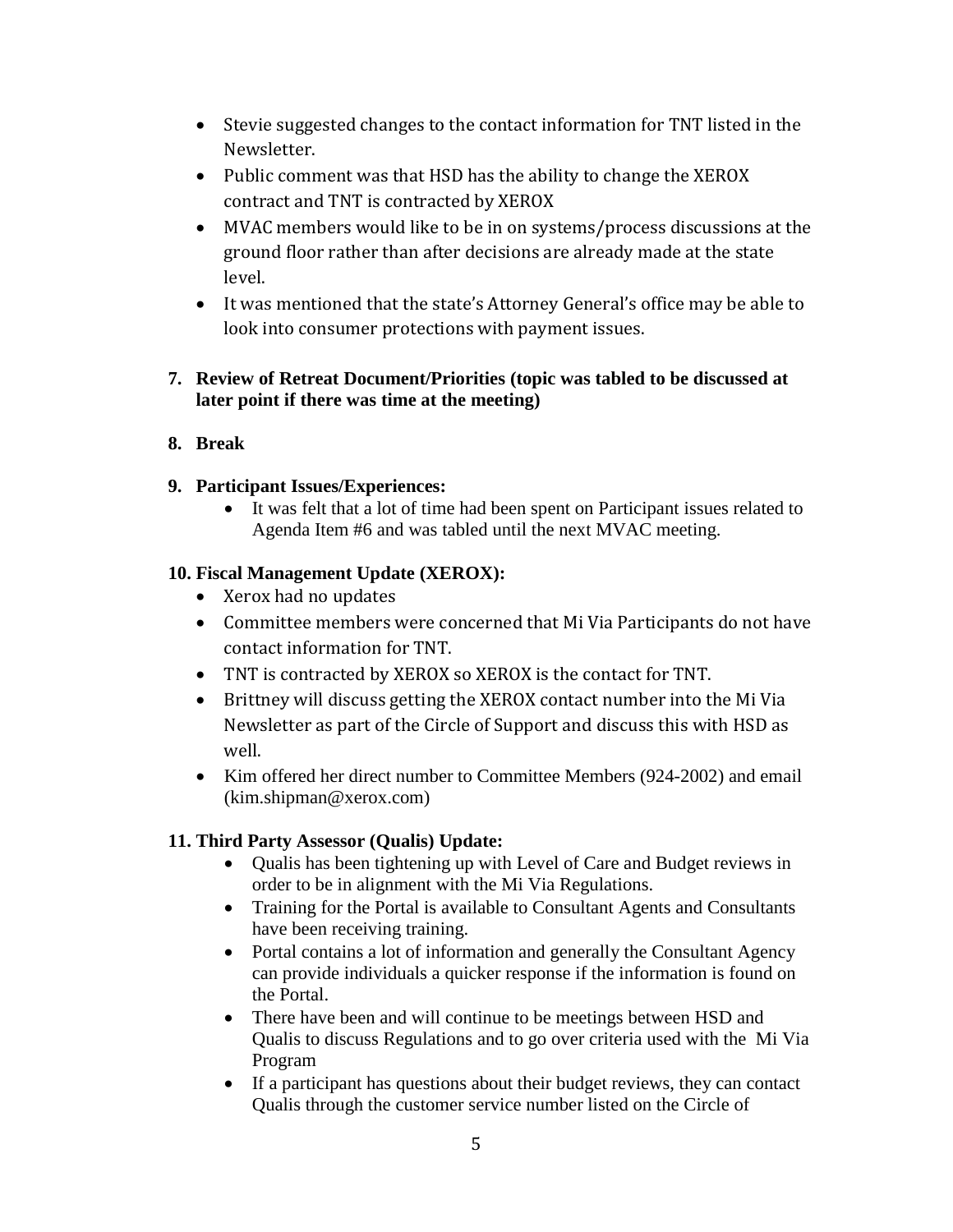Support in the Mi Via Newsletter.

## **12. Human Services Department/Department of Health (HSD/DOH) Update (Kresta Opperman and Melanie Buenviaje, HSD and Christine Wester, DOH):**

- Melanie indicated that the Mi Via Regulation will be published March 1, 2016.
- All Public Comments are in the HSD register and some were incorporated and others were not.
- HSD is aware of the vendor payments and options for a vendor system similar to the current State Preferred Vendor system or sole source acquisition. Brad added that many municipalities utilize these same systems. HSD has been meeting with XEROX to identify other options and will hopefully have information on other options at the next MVAC meeting in April 2016.
- Some of the options include ways to modify checks as they are going through scanners, monthly costs vs annual costs, revisit the debit cards and a preferred vendor system through the state system. Alternative options could come with a cost/benefit to the participant.
- MVAC members suggested participant and stakeholder feedback prior to making decisions.
- Stevie provided some feedback on the Return To Participant (RTP) process in terms of designing a better email. Feedback on XEROX and Qualis systems can be provided to Kresta Opperman for HSD consideration.
- RTP's are not coming in a timely manner. Consultant representative on MVAC indicated concern that the responsibility is falling on the consultant to follow up with the participant and there should be more attempts on XEROX**'s** part to work with the participant
- It was stated that emails from XEROX come late, different messages from XEROX about their processing of paperwork as timely as they should and it was indicated that paperwork used to get through in a week, now it takes months.
- XEROX has submitted a contingency plan to HSD to get the timeliness of processing paperwork addressed. Training and work between HSD and XEROX has been occurring to address the issue of timeliness.
- It was requested that XEROX should submit reports to HSD to indicate why invoices/checks are not being processed during pay periods in order to stay on top of issues.
- Mi Via Standards will go into effect March 1, 2016 with training to occur statewide as outlined in the Mi Via Newsletter.

# **13. Public Comment**

• Raemon Gurule stated that Article V  $#2$  of the By Laws misses input from a crucial part of the Mi Via circle as vendors are missing. Agencies providing direct care to Mi Via participants are not represented on the